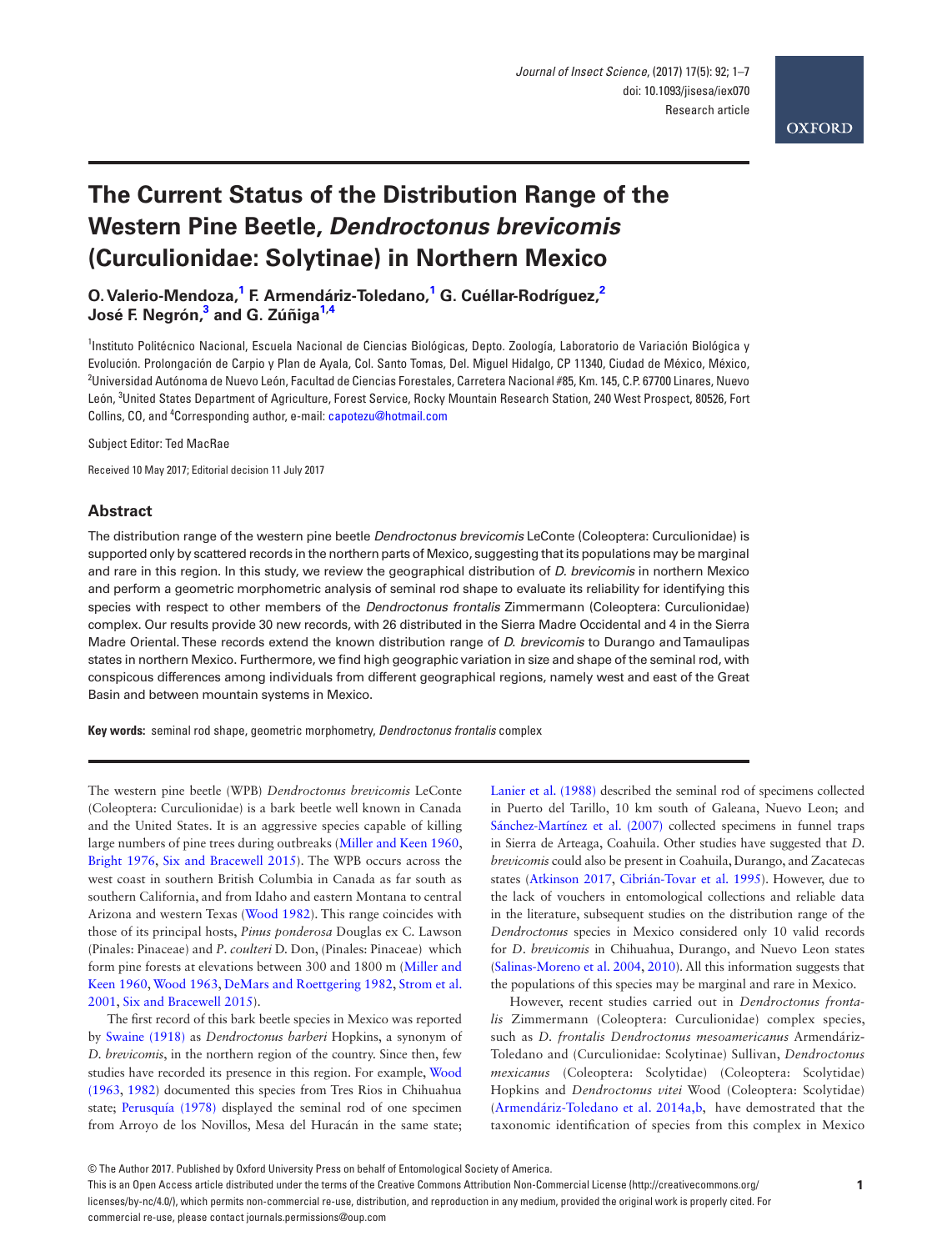and Central America is difficult and problematic because the wide morphological variation of their body attributes ([Armendáriz-](#page-6-15)[Toledano and Zúñiga 2017\)](#page-6-15), the lack of diagnostic characters to differentiate them [\(Armendáriz-Toledano et al. 2014a\)](#page-5-0), and the coexistence of some of species in space and time in the same host [\(Zúñiga et al. 1995,](#page-6-16) [1999](#page-6-17); [Moser et al. 2005\)](#page-6-18). This has led some collections of *D. frontalis* complex species to be incorrectly identified or unrecognized, despite species can be identified with molecular markers (e.g., COI mtDNA) ([Victor and Zúñiga 2016\)](#page-6-19), chromosomes number ([Lanier et al. 1988,](#page-6-9) [Armendáriz-Toledano](#page-5-0) [et al. 2014a](#page-5-0), [2017\)](#page-6-15), and in some cases with cuticular hydrocarbon ([Sullivan et al. 2012\)](#page-6-20).

The morphology of the seminal rod, a sclerotized structure within the internal sac of the aedeagus, has been used succesfully to identify species belonging to the *D. frontalis* complex ([Vité et al.](#page-6-21) [1974,](#page-6-21) [1975](#page-6-22), [Lanier et al. 1988,](#page-6-9) [Armendáriz-Toledano et al. 2014a;](#page-5-0) [Armendáriz-Toledano et al. 2015\)](#page-6-23) and consequently used to reconsider their distribution [\(Armendáriz-Toledano et al. 2014b,](#page-6-24) [2017\)](#page-6-15). In this study, we review the geographical distribution of *D. brevicomis* in the mountain systems of northern Mexico and perform a geometric morphometrics analysis of seminal rods to evaluate their reliability and consistency for identifying this species with regard to members of the *D. frontalis* complex.

#### **Materials and Methods**

More than 1,500 specimens of the *D*. *frontalis* complex species from 60 geographic locations in northern Mexico were reviewed; *D. brevicomis* was present in 31 of these locations [\(Table 1\)](#page-1-0). The samples were collected directly from infested trees or donated by federal institutions: Comisión Nacional Forestal in Chihuahua, Durango, and Jalisco; Instituto Nacional de Investigaciones Forestales Agrícolas y Pecuarias (INIFAP) campus in Aguascalientes; Laboratorio de Análisis de Referencia en Sanidad Forestal del INIFAP; Colección Científica de Entomología Forestal, División de Ciencias Forestales, Universidad Autónoma de Chapingo; and Museo de Historia Natural de la Ciudad y Cultura Ambiental de la Ciudad de Mexico.

*D. frontalis* complex species were identified following [Armendáriz-Toledano and Zúñiga \(2017\).](#page-6-15) Specimens were sexed by the presence of frontal tubercles and stridulatory apparatus in males ([Lyon 1958](#page-6-25), [Wood 1982](#page-6-3)). Male genitalia were removed from specimens and cleared according to [Armendáriz-Toledano et al.](#page-6-24) [\(2014b\).](#page-6-24) The seminal rod was separated from the genitalia, and both structures were semipermanently mounted on the same slide in glycerol and photographed in lateral view using a Nikon Coolpix 5000 (Nikon, Tokyo, Japan) camera on a phase contrast microscope  $(400x)$ .

<span id="page-1-0"></span>**Table 1.** Species, acronyms, state, municipality, location, and geographical coordinates from examined specimens of *D. brevicomis*, *D. approximatus*, and *D*. *adjunctus*

| Sp            | Acronims         | State, municipality, and locality                    | Longitude | Latitude             | Altitude (m) |
|---------------|------------------|------------------------------------------------------|-----------|----------------------|--------------|
|               | <b>CGRA</b>      | Chihuahua, Guachochi-Rincones del Aguajito           | 26°58″12" | $107^{\circ}06'12''$ | 2,441        |
| D. brevicomis | <b>CGEC</b>      | Chihuahua, Guachochi-Ejido Corralitos                | 26°54'40" | 106°58'39"           | 2,417        |
|               | CGA              | Chihuahua, Guachochi-La Angostura                    | 26°56'56" | 107°06'00"           | 2,440        |
|               | <b>CGRP</b>      | Chihuahua, Guachochi-Rocheachi, pesachi              | 27°4'56"  | 107°12′3″            | 2,291        |
|               | <b>CGMA</b>      | Chihuahua, Guachochi-Mesa del Aguaje                 | 27°05'39" | 107°15'18"           | 2,384        |
|               | <b>CGFL</b>      | Chihuahua, Guachochi-Frac. A, Lote 1, La Lobera      | 26°53′2"  | 107°06'43"           | 2,475        |
|               | <b>CGTH</b>      | Chihuahua, Guachochi-Ejido Tatahuichi Hueleyvo       | 27°15'34" | 107°22′53″           | 2,303        |
|               | <b>CGTS</b>      | Chihuahua, Guachochi-Tonachi, Sibarichi.             | 26°56'47" | 107°15'29"           | 2,202        |
|               | <b>CGAT</b>      | Chihuahua, Guachochi-Ajolotes, Telesforo             | 26°52′45" | 107°02'29"           | 2,425        |
|               | CGAP             | Chihuahua, Guachochi-Aboreachi, Potrero Eusebio      | 27°06'26" | 107°20'15"           | 2,213        |
|               | CGF4             | Chihuahua, Guachochi-Frac. 4 Rancho Roque.           | 26°43'50" | 107°10'33"           | 2,496        |
|               | <b>CGSA</b>      | Chihuahua, Guachochi-Samachique                      | 27°17'50" | 107°32′51″           | 2,324        |
|               | CGP              | Chihuahua, Guachochi-El peñasco                      | 26°53'20" | 107°05'41"           | 2,440        |
|               | <b>CGVL</b>      | Chihuahua, Guachochi-Valle de Lobos                  | 26°55'47" | 107°08'23"           | 2,458        |
|               | CGLS             | Chihuahua, Guachochi-Ejido La Soledad                | 26°56'55" | 106°59'37"           | 2,330        |
|               | <b>CGRE</b>      | Chihuahua, Guachochi-Rancho La Esperanza             | 26°52′40" | 107°11′33″           | 2,492        |
|               | CGL <sub>2</sub> | Chihuahua, Guachochi-Lote 2                          | 26°52′20" | 107°08'37"           | 2,455        |
|               | CGAZ             | Chihuahua, Guachochi-Ejido Agua Zarca                | 26°49'15" | 107°08'11"           | 2,465        |
|               | <b>CGT</b>       | Chihuahua, Guachochi-El Tascate                      | 26°47'14" | 107°07'34"           | 2,507        |
|               | CGT <sub>2</sub> | Chihuahua, Guachochi-Caborachi                       | 26°49'23" | 106°55'39"           | 2,480        |
|               | <b>CGPE</b>      | Chihuahua, Guachochi-Patio Elio Acosta               | 26°51′38″ | 107°5'12"            | 2,418        |
|               | CML              | Chihuahua, Madera-La Lobera                          | 29°37'25" | 108°34'59"           | 1,946        |
|               | CMG              | Chihuahua, Madera-Guadalupe Victoria                 | 29°13′4"  | 107°53′20"           | 2,241        |
|               | <b>DSO</b>       | Durango, San Dimas-Ejido Otinapa y San Carlos        | 24°02'26" | 105°04'23"           | 2,485        |
|               | <b>DSC</b>       | Durango, San Dimas-Chavarría                         | 24°22′8"  | 105°32′48″           | 2,540        |
|               | <b>DPE</b>       | Durango, Durango-Parque Ecológico Tecúan             | 23°56'60" | 105°3'00"            | 2,456        |
|               | <b>DAM</b>       | Durango, Durango-Ejido Altares-Mesa del Cristo       | 23°56'60" | 105°13'43"           | 2,487        |
|               | CAM              | Coahuila, Arteaga-Monterreal                         | 24°14′8″  | $100^{\circ}26'5''$  | 2,209        |
|               | <b>NLG</b>       | Nuevo León, Galeana-Carretera Linares-Galeana la 'Y' | 24°46'45" | 100°2′42″            | 1,607        |
|               | <b>NGP</b>       | Nuevo León, Galeana-Puerto Pastores                  | 24°46'42" | 100°2'1"             | 1,584        |
|               | <b>NCP</b>       | Nuevo León, Cerro-'El Potosí'                        | 24°52'2"  | 100°13'52"           | 3,392        |
|               | <b>TGF</b>       | Tamaulipas, Goméz Farias-Ejido Unidos Venceremos     | 22°52'18" | 99°2′44″             | 1,110        |
|               | $EAFM^a$         | Estado de México, Axapusco-Ejido Francisco I. Madero | 19°41'53" | 98°45'19"            | 2,870        |
|               | $JCGT^b$         | Jalisco, Ciudad Guzmán-Sierra del Tigre              | 19°53'32" | 102°58'11"           | 2,686        |

*a D. approximatus.*

*b D*. *adjunctus.*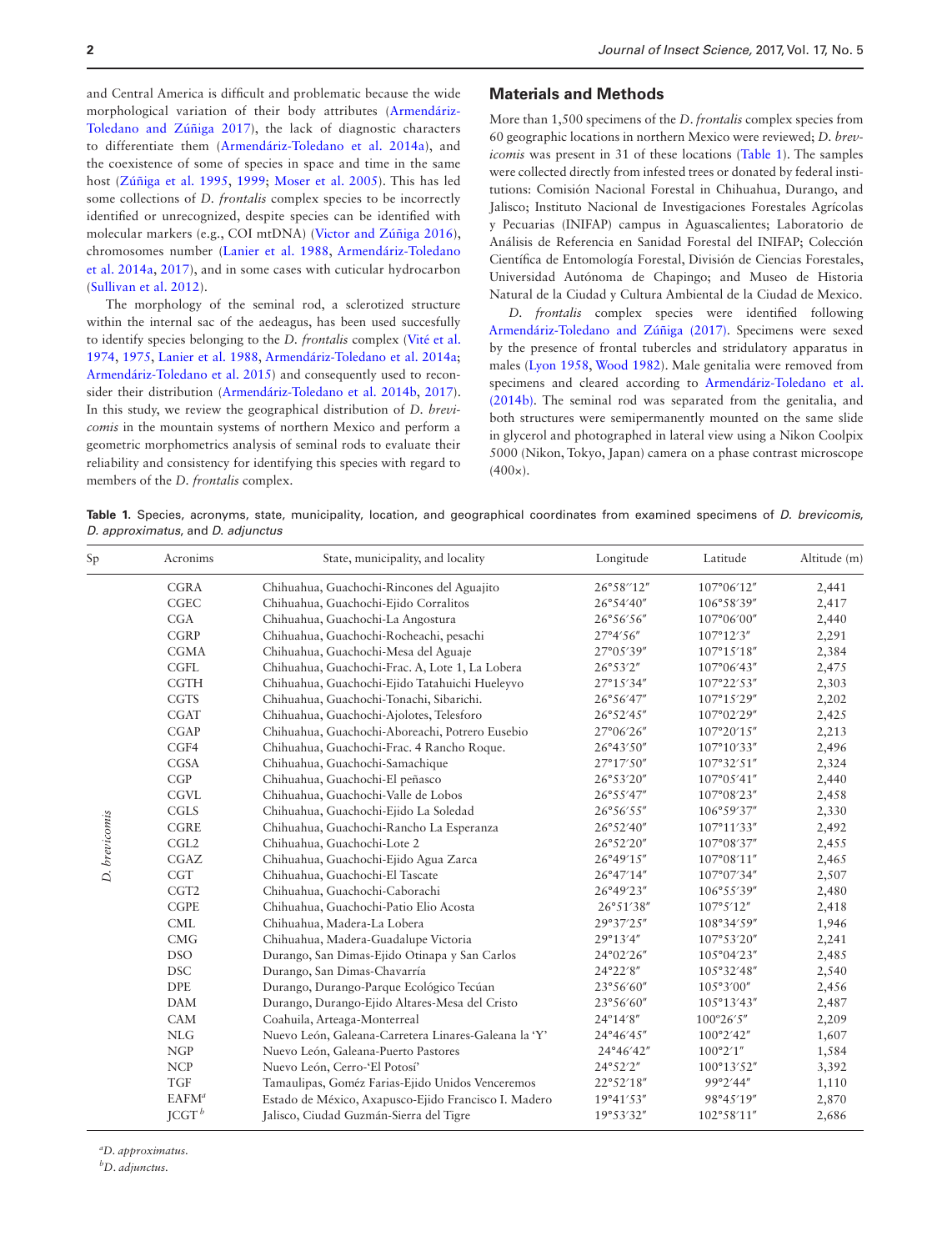

<span id="page-2-0"></span>**Fig. 1.** Lateral view of the seminal rod of *D. brevicomis* and *D. mesoamericanus*. (A) Anatomy of the entire (*D*. *brevicomis*) and bifurcade (*D*. *mesoamericanus*) seminal rod. (B) Seminal rod of *D*. *brevicomis* showing landmarks type II (1, 3, 15**–**17) and III (2), and semilandmarks. ddc (distal dorsal curvature); dp (dorsal process); dvc (distal-ventral curvature); pdc (proximal dorsal curvature); PSV (prolongation of seminal valve); pvc (proximal ventral curvature); SB (seminal rod body); SV (seminal valve).

#### Geometric Morphometrics

In total, 70 images from seminal rods of *D. brevicomis* from 31 localities were analyzed [\(Table 1](#page-1-0)). In addition, for comparison purposes, 10 seminal rods of specimens from British Columbia, Canada and San Jacinto, California and Flagstaff, Arizona, United States were included in the analysis. Images from seminal rods of *D*. *frontalis* (*n* = 5), *D*. *mesoamericanus* (*n* = 4), *D*. *mexicanus* (*n* **=** 4), and *D*. *vitei* (*n* = 5) reported in [Armendáriz-Toledano et al. \(2014b\)](#page-6-24) and images from *D. adjunctus*  $(n = 5)$  and *D. approximatus*  $(n = 4)$  seminal rods freshly obtained from specimens collected in Mexican localities ([Table 1\)](#page-1-0) were also included in the analysis. All images were identically oriented with the seminal valve pointing upwards ([Fig. 1A\)](#page-2-0).

Because there is an insufficient number of suitable, well**-**defined homologous points on the seminal rod, we used landmarks and semilandmarks [\(Bookstein 1991](#page-6-26), [Zelditch et al. 2004\)](#page-6-27) ([Fig. 1B](#page-2-0)). To guarantee a consistent location of semilandmarks on seminal rod curvatures, a fan of 46 radiating lines was added to each seminal rod image. The fan was digitalized in the MakeFan6 application in the integrated morphometrics package (IMP) [\(Sheets 2003](#page-6-28)), and the points where lines met with the margin of the seminal rod constituted semilandmarks. In total, 6 landmarks (type II [1, 3, 15–17] and III [2]) and 11 semilandmarks (4**–**14) were defined and later digitalized in an x, y coordinates matrix using the tpsDig program, ver 1.40 [\(Rohlf 2004](#page-6-29)).

Given that semilandmarks were digitized as discrete points, coordinate adjustment was done in SemiLand 6 ([Sheets 2003](#page-6-28)) to minimize the tangential variation of points on seminal rod curvatures after generalized Procrustes analysis (GPA) [\(Zelditch et al. 2004](#page-6-27)). GPA was performed in the CoordGen6 program of IMP to produce a set of partial Procrustes superimpositions of specimens without effects of size, position or rotation.

To obtain new variables that quantify the highest percentage of shape variation, relative warps analysis (RWA) was performed in PAST 3.12 using the adjusted x, y coordinates matrix [\(Hammer](#page-6-30) [et al. 2001](#page-6-30), [Zelditch et al. 2004\)](#page-6-27). RWA was performed using paired variance**–**covariance matrices among species, and seminal rod shape variation in a multidimensional space was plotted using the first two relative warps (RW1 vs RW2).

Changes in seminal rod geometric configuration of the specimens were visualized by thin**-**plate spline deformation grids in PAST 3.12, and shape variation was visualized by mean of deformation grids.

Multivariate analysis of variance (MANOVA), with respective post hoc pairwise Hotelling's *T*-test, using the first five RWs [\(Zelditch](#page-6-27) [et al. 2004\)](#page-6-27), was performed to evaluate shape differences among species. The discriminatory power of seminal rod shape among species was tested using canonical variate analysis (CVA) with coordinates generated by Procrustes in PAST 3.12.

## **Results**

#### Distribution Range

*D. brevicomis* was identified in the following localities in Mexico ([Fig. 2](#page-3-0), [Table 1](#page-1-0)): Chihuahua, Guachochi municipality: Ricones del Aguajito, 26° 58′12″, 107° 06′12 (New record); Ejido Corralitos, 26° 54′40″, 106° 58′39″ (New record); La angostura, 26° 56′56″, 107° 06′0″ (New record); Rocheachi**-**Pesachi, 27° 4′56″, 107° 12′3″ (New record); Mesa del Aguaje, 27° 05′39″, 107° 15′18″ (New record); Fraccionamiento A, Lote 1, La lobera, 26° 53′2″, 107° 06′43″ (New record); Tatahuichi**-**Hueleyvo, 27° 15′34″, 107° 22′53″ (New record); Tonachi**-**Sibarichi, 26° 56′47″, 107° 15′29″ (New record); Ajolotes**-**Telesforo, 26° 52′45″, 107° 02′29″ (New record); Aboreachi**-**Potrero Eusebio, 27° 06′26″, 107° 20′15″ (New record); Fraccionamiento 4 Rancho Roque, 26° 43′50″, 107° 10′33″′(New record); Samachique, 27° 17′50″, 107° 32′51″′(New record); El Peñasco, 26° 53′20″, 107°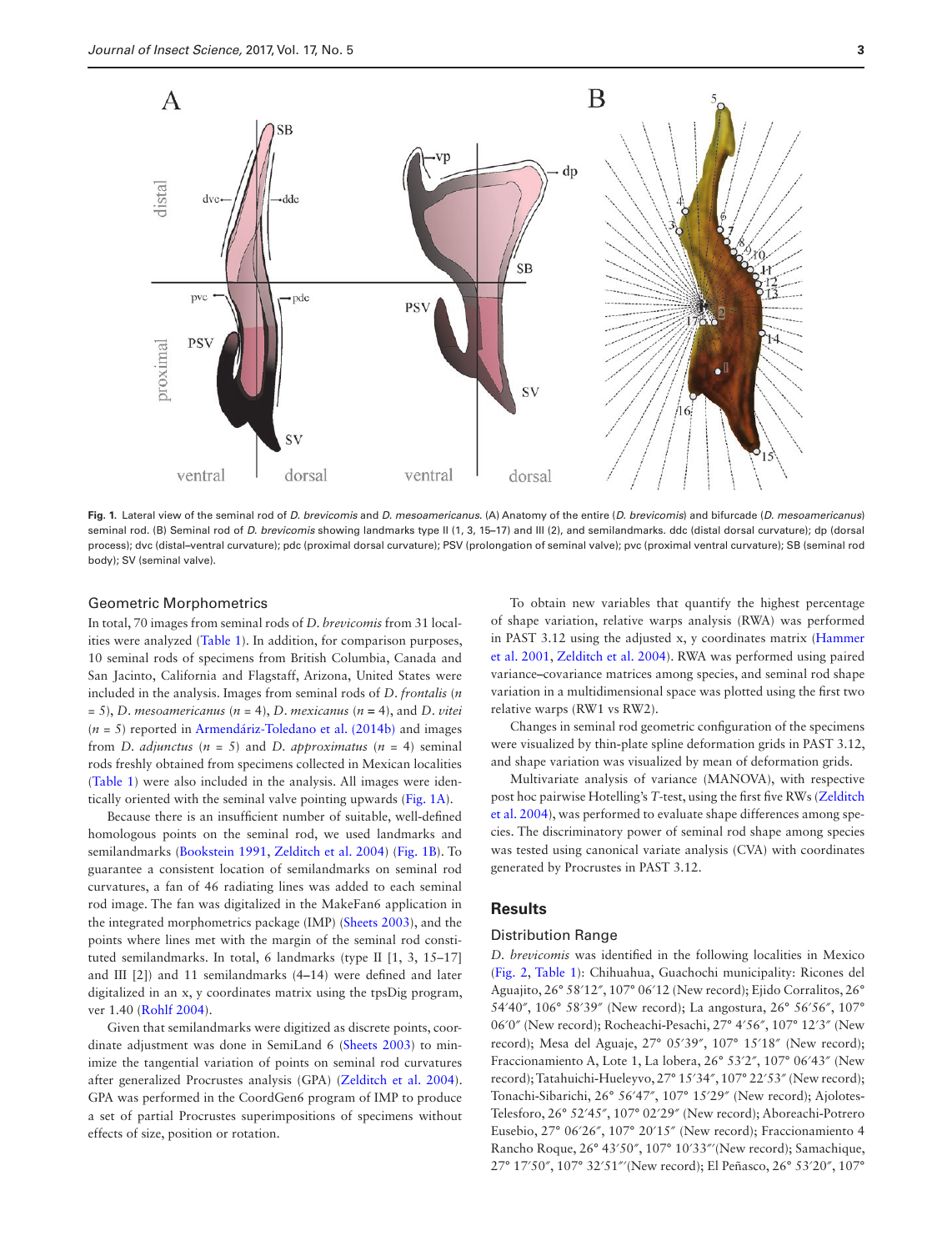

<span id="page-3-0"></span>**Fig. 2.** Collection locations for *D. brevicomis* identified by morphometric analysis of the seminal rod, and the presence of homogeneous short pubescences on elytral declivity. Locality acronyms are shown in [Table 1](#page-1-0). CH (Chihuahua); DG (Durango); NL (Nuevo Leon); COH (Coahuila); TM (Tamaulipas).

05′41″′(New record); Valle de Lobos, 26° 55′47″, 107° 08′23″′(New record); Ejido La Soledad, 26° 56′55″, 106° 59′37″′(New record); Rancho La Esperanza, 26° 52′40″, 107° 11′33″′(New record); Lote 2, 26° 52′20″, 107° 08′37″′(New record); Ejido Agua Zarca, 26° 49′15″, 107° 08′11″′(New record); El Tascate, 26° 47′14″, 107° 07′34″′(New record); Caborachi, 26° 49′23″, 106° 55′39″′(New record); Patio Elio Acosta, 26° 51′38", 107° 5′12" (New record). Madera municipality: La Lobera, 29° 37′25″, 108° 34′59″′(New record), Guadalupe Victoria, 29° 13′4″, 107° 53′20″′(New record). Durango, San Dimas municipality: Ejido Otinapa y San Carlos, 24° 02′26″, 105° 04′23″′(New record), Chavarría, 24° 22′8″, 105° 04′23″′(New record). Durango municipality: Parque Ecológico Tecúan,, 23° 56′60", 105° 3′00" (New record), Ejido Altares**-**Mesa del Cristo, 23° 56′60", 105° 13′43″′(New record). Coahuila, Arteaga municipality: Monterreal, 24° 14′8″, 100º 26′5″. Nuevo León, Galeana municipality: Carretera Linares**-**Galeana, la "Y", 24° 46′45", 100° 2′42" (New record), Puerto Pastores, 24° 46′42″, 100° 2′1″′(New record), "Cerro el Potosí", 24° 52′2", 100° 13′52″′(New record). Tamaulipas, Gómez Farías municipality: Ejido unidos venceremos, 22° 52′18", 99° 2′44", (New state record).

#### Geometric Morphometrics

The first three RWs explained 98.3% of the observed total variation (RW1: 62.3%, RW2: 20.9%, RW3: 11.7%, RW4: 2.9%). The deformation grids corresponding to RW1 explained deformations in the distal region of the seminal rod, dorsal border and seminal valve. Specimens with positive RW1 values had a thin, whole distal area almost as wide as the seminal valve, whereas specimens with negative values had a much wider distal edge than the seminal valve and distal edge divided into ventral and dorsal proceses [\(Fig. 3A\)](#page-4-0).

RW2 showed deformations in the dorsal and ventral processess of the seminal rod, as well as in the curvature between both proceses and the degree of prominence of the curvature of the dorsal proximal region [\(Fig. 3A\)](#page-4-0). Specimens with positive values for this component had a slightly longer ventral process than dorsal process. The curvature between both processes and the curvature of the distal proximal region were slightly convex, whereas specimens with negative values

presented a ventral process much longer than the dorsal process, with the curvature between both processes evidently convex and with a highly developed curvature of the dorsal proximal region ([Fig. 3A\)](#page-4-0).

The scatter plot between RW1 and RW2 showed the formation of seven groups, four of them with a slight overlap, given that one specimen of *D*. *vitei* was mixed with *D*. *mexicanus*, and two specimens of *D*. *approximatus* were mixed with *D*. *brevicomis* ([Fig. 3A\)](#page-4-0).

Significant differences were found in the form of seminal rods among species (MANOVA:  $\lambda_{\text{Wilks}} = 0.009578$ ,  $F = 78.35$ , d.f. = 12,102,  $P \leq 0.001$ ). The respective paired Hotelling's *T*-test supported differences in the shape of this structure between *D. brevicomis* and the rest of the analyzed species: *D. adjunctus* ( $P \le 0.001$ ), *D. approximatus* (*P* ≤ 0.005), *D. frontalis* (*P* ≤ 0.001), *D. vitei* (*P* ≤ 0.001), *D. mesoamericanus* ( $P \le 0.001$ ), and *D. mexicanus* ( $P \le 0.001$ ).

The CVA explained 97.6% of total variation in the first three canonical vectors (CV1: 68.6%, CV2: 20.42%, CV3: 8.5%). Scatter plots between CV1 versus CV2, and CV1 versus CV3, and discriminant function correctly grouped and classified 100% of the specimens according to seven analyzed species [\(Fig. 3B](#page-4-0)).

## **Discussion**

## Range Distribution

Our study confirms the presence of *D*. *brevicomis* in Chihuahua, Coahuila, Durango, and Nuevo Leon states, where this species had been previously reported [\(Atkinson 2017](#page-6-11), [Lanier et al. 1988](#page-6-9), [Salinas-Moreno](#page-6-14) [et al. 2010,](#page-6-14) [Wood and Brigth 1992](#page-6-22)) and provides 30 new records in Mexico. Of these new records, 26 are in Chihuahua and Durango states in the Sierra Madre Occidental (SMOC) and four in Nuevo Leon and Tamaulipas states in the Sierra Madre Oriental (SMOR). The Tamaulipas record constitutes the most southern distribution site. Voucher representatives of all locations analyzed were deposited in the Museo de History Natural de la Ciudad y Cultura Ambiental and Colección Nacional de Insectos del Instituto de Biología, Universidad Nacional Autónoma de México (CNIN), Mexico City, Mexico.

The increase in the records number of *D*. *brevicomis* suggests that its ocurrence in northern Mexico has often been overlooked,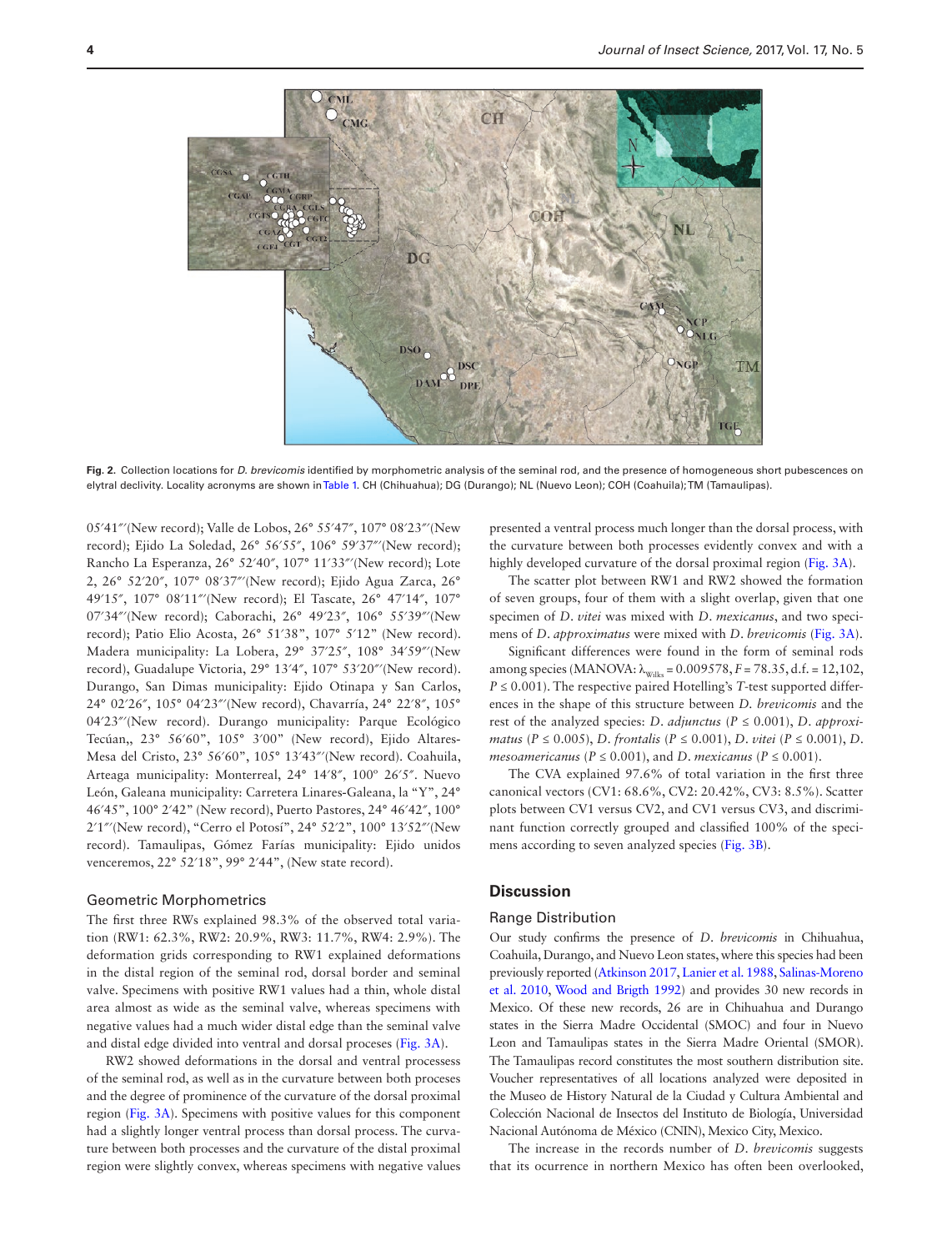

<span id="page-4-0"></span>**Fig. 3.** Scatter plots of RWs and CV of seminal rod shape of *D. adjunctus*, *D. approximatus*, *D. brevicomis*, *D. frontalis*, *D. mexicanus*, *D. mesoamericanus*, and *D. vitei.* (A) RW1 versus RW2, showing deformation grids corresponding to each component. (B) CV1 versus CV3 showing the mean shape configuration of each species.

perhaps due to incorrect determination or because it is far less abundant compared with other *D. frontalis* complex species. We found that in >90% of analyzed samples, the WPB was present in small proportions (~1:100) compared with other bark beetles (e.g., *D*. *mexicanus* or *D*. *frontalis*).

The majority of *D*. *brevicomis* records in Canada and the United States has been reported in *P. ponderosa* Douglas ex Lawson 1836 and *P*. *coulteri* D. Don 1836 [\(Wood 1982](#page-6-3), [Lanier et al. 1988,](#page-6-9) [Wood](#page-6-31) [and Bright 1992,](#page-6-31) [Six and Bracewell 2015](#page-6-2)) and occasionally in other species such as *Pinus arizonica* Engelmann ex Rothrock 1878, and *Abies concolor* (Gordon et Glendinning) Hildebrand 1861 (Pinales: Pinaceae) ([Atkinson 2017,](#page-6-11) [Bright 1976](#page-6-1)). In Mexico, scarce records of this species were reported for *Pinus*. *estevesi* Martinez 1982, *Pinus*.

*engelmannii* Carrière 1854, *P*. *leiophylla* Schiede ex Schlechtendal et Chamisso 1831, *P*. *montezumae* Lambert 1832, and *P*. *teocote* Schiede ex Schlechtendal et Chamisso 1830 ([Cibrián-Tovar et al.](#page-6-12) [1995,](#page-6-12) [Salinas-Moreno et al. 2010](#page-6-14)). In this study, we found *D. brevicomis* in *P*. *engelmannii*, *P*. *leiophylla*, *P*. *montezumae*, and *P*. *teocote*.

The distribution of *D. brevicomis* in the northern regions of SMOC and SMOR in Mexico, its discontinuous range in both regions, and the larger number of hosts recorded compared with Canada and the United States should be used to reconsider the potential ecological role that this aggressive species might have in Mexico; in fact, in these last years the collection of this species have been more frequent in these mountain systems, altough outbreaks in these mountains have been attributed to other *Dendroctonus* species.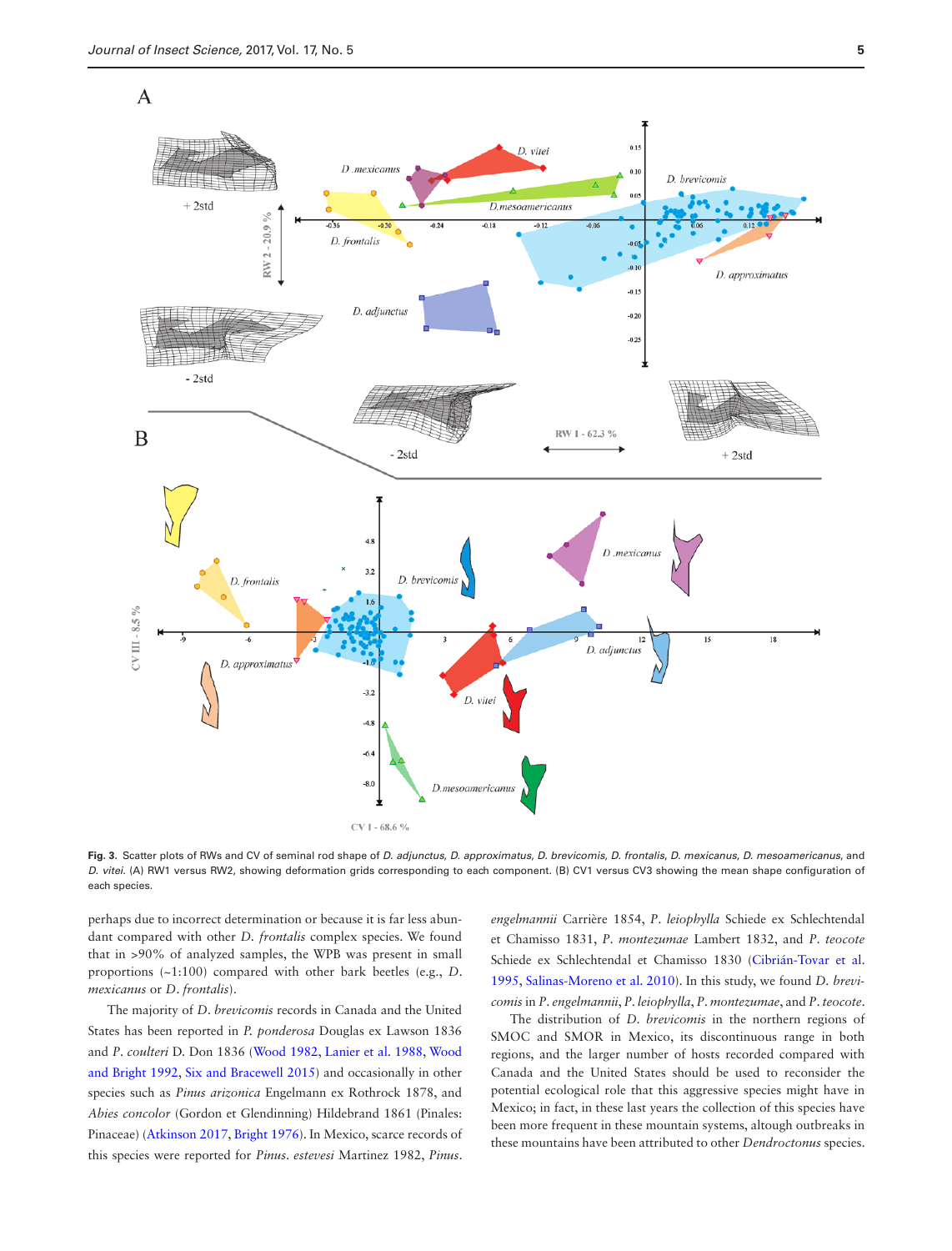

<span id="page-5-1"></span>**Fig. 4.** Seminal rod in lateral view, representative of *D. brevicomis* across its distribution range. West (western side of the Great Basin (GB)); east (eastern side of GB); SMOR (Sierra Madre Oriental); SMOC (Sierra Madre Occidental).

### Geometric Morphometrics

Seminal rod shape has been proposed repeatedly as a useful morphological character for identifying *D. frontalis* complex species ([Vité et al.1974](#page-6-21), [1975](#page-6-22); [Lanier et al.1988](#page-6-9)). Recently, a quantitative analysis of this structure in individuals from species belonging to the *D. frontalis* complex (e.g., *D*. *frontalis*–*D*. *mesoamericanus*, *D*. *mexicanus*–*D*. *vitei*) comfirmed its reliablity for identifying and discriminating these species ([Armendáriz-Toledano et al 2014a,](#page-5-0)b).

Our results show that when members of this complex are included as a group, the interspecific variation is so broad that it is not possible to recognize discrete groups for each species of the *D. frontalis* complex ([Fig. 3A](#page-4-0)). The most evident segregation is observed for two large groups, one consisting of the taxa that present seminal rod bodies divided into ventral and dorsal processes (*D. adjunctus*, *D. frontalis*, *D. mesoamericanus*, *D. mexicanus*, and *D. vitei*) and the other constituted by species that possess the entire body (*D*. *approximatus* and *D*. *brevicomis*) [\(Fig. 3A\)](#page-4-0).

RWA showed a slight overlap between *D*. *mexicanus*–*D*. *vitei* and *D*. *approximatus*–*D*. *brevicomis*, because these species present the most similar seminal rods [\(Fig. 3A\)](#page-4-0). In fact, in the case of *D*. *approximatus* and *D*. *brevicomis*, previous authors have not recognized differences in this structure, characterizing it as "elongated" ([Lanier et al. 1988](#page-6-9)). However, CVA did not show overlap in the seminal rod shape of these species ([Fig. 3B](#page-4-0)), indicating that it is a useful diagnostic character for their identification. Particularly, these differences were consistent even after specimens of *D*. *brevicomis* from other localities were included.

Thus, *D*. *brevicomis* can be differentiated from *D*. *approximatus* by the presence of a thin distal area of the seminal rod body with very pronounced distal–dorsal and distal–ventral edges and seminal valves thinner than the seminal rod body.

## Intraspecific Variation of the Seminal Rod of *D. brevicomis*

Our results show that the seminal rod displays a wide geographic variation in terms of size and shape ([Fig. 4\)](#page-5-1). Specimens from British Columbia and California have longer seminal rods than those from Arizona, which, in turn, are longer than those from SMOC (Chihuahua and Durango) specimens. Further, specimens from British Columbia and western California show seminal rods with scarcely pronounced elongated dorsal and ventral curvatures compared with specimens from eastern Arizona, which also have elongated seminal rods but conspicuosly pronounced dorsal and ventral curvatures. On the other hand, specimens from Mexican localities present more complex seminal rod shape patterns. Specimens from SMOR have thinner seminal rods than specimens from any other locality, with very pronounced curvatures.

Other attributes of taxonomic value (e.g., pubescence length in elitral declivity) in the WPB show variation patterns similar to those of seminal rods. Specimens from British Columbia and California present variable pubescence length in elitral declivity that does not exceed interestriae width, while specimens from Arizona, Chihuahua, Durango, and Nuevo Leon display a more uniform pubescence length. Additional studies of these and other morphological characteristics across all distribution range of *D*. *brevicomis* must be performed to determinate the limits of this species, because morphological, molecular, and chemical ecology evidence [\(Hopkins 1909](#page-6-32); [Kelley et al. 1999;](#page-6-33) [Pureswaran et al. 2008,](#page-6-34) [2016](#page-6-35)) suggests the presence of cryptic species between western and eastern populations of the Great Basin in the United States and possibly also in Mexican populations.

## **Acknowledgments**

We are grateful to Jorge E. Macías-Sámano and three anonymous reviewers for their comments and suggestions on this manuscript. This study was partially funded by the Secretaría de Investigación y Posgrado IPN (20144216). O.V.M. and F.A.T. were Consejo Nacional de Ciencia y Tecnología (CONA-CyT) fellows 267732 and 267436, respectively. F.A.T. was also member of Programa Institucional de Formación de Investigadores of Instituto Politécnico Nacional (PIFI-IPN).

## **References Cited**

<span id="page-5-0"></span>**Armendáriz-Toledano, F., A. Niño, B. T. Sullivan, J. Macías-Sámano, J. Victor, S. R. Clarke, and G. Zúñiga. 2014a**. Two species within *Dendroctonus frontalis* (Coleoptera: Curculionidae): evidence from morphological, karyological, molecular and crossing studies. Ann. Entomol. Soc. Am. 107: 11–27.